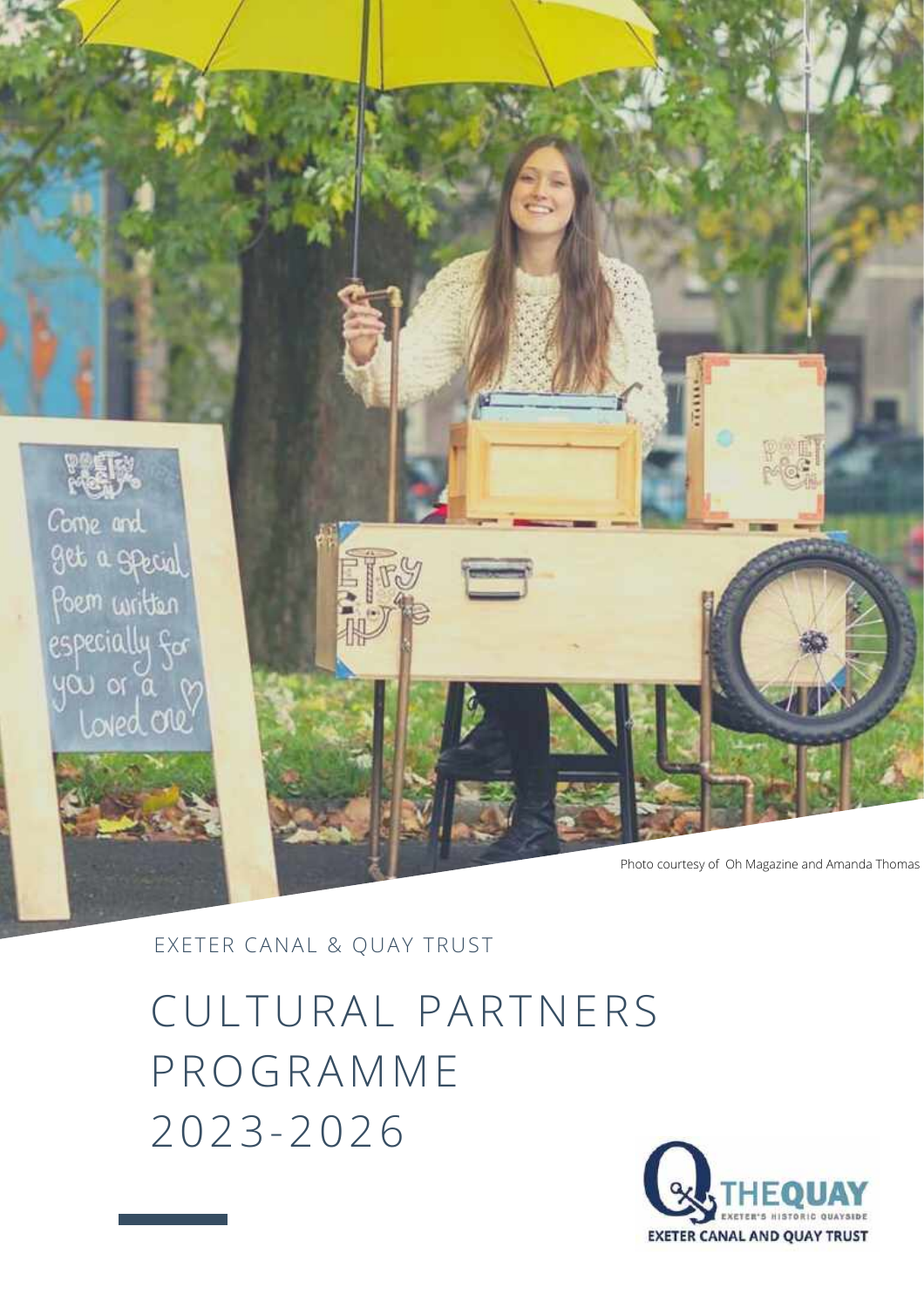

# WHO ARF THE EXETER CANAL & QUAY TRUST?

The Trust was set up by the City Council as an independent charity in 1981 with a constitution that requires a majority of City Councillors on the Trustee body. The main reason for setting it up was to enable funds to be raised and spent on the historic buildings on the Quay which did not count as part of the City Council's capital programme in a time of austerity. For the first ten years or so, the emphasis was on raising funds and to develop and maintain the buildings on the Quay and Canal Basin. The Trust also raised the money to build the suspension bridge across the river.

In the 1990s the Trust concentrated on running its property portfolio and supporting its tenants in the area. Several property deals were carried out involving the sale of longer leases or freeholds, which produced significant capital receipts. These form the basis of ECQT's financial position today.

After the millennium ECQT became more welcoming to grant applications. Over the years there have been significant grants to local organisations, including Tuckers Hall in Fore Street and Devon Wildlife Trust for Cricklepit Mill. There have also been grants to enable arts events to take place on the Quay, including the popular Jazz on the Quay in the summer. The most recent acquisition to ECQT's portfolio is The Custom House, seen as ECQT's flagship building. The Trust supports the Visitor Centre with a revenue grant which enables it to continue operations. Most recently, ECQT launched a Cultural Partners Programme following a pilot in 2019. This project has been a considerable success and a real learning curve both for ECQT and the organisations involved. Both have developed some incredible projects and events at the Custom House and we are keen to build on this success by formalising the programme with fixed term residencies.

More information on ECQT can be found at [www.ExeterQuay.org](http://www.exeterquay.org/)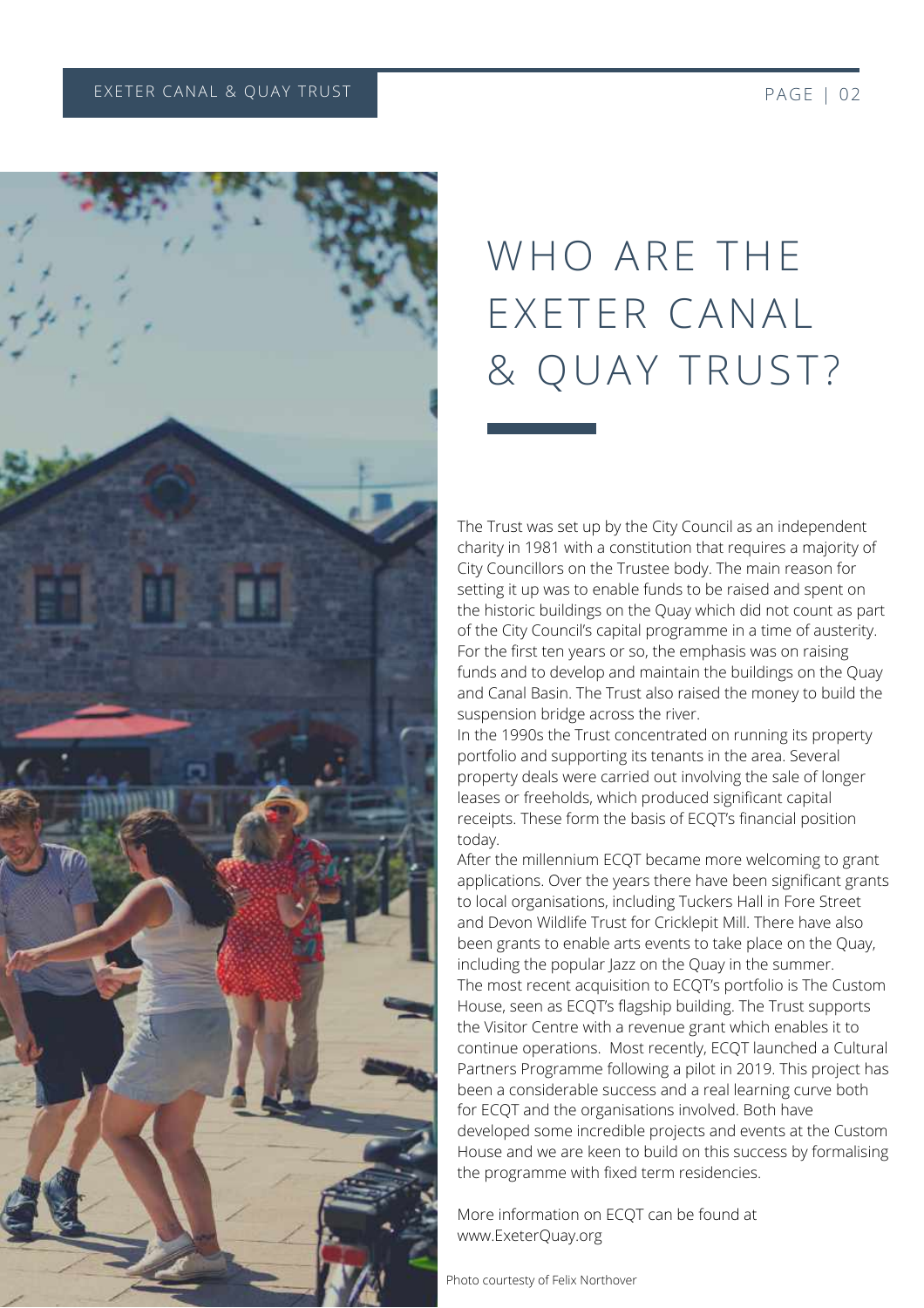## The Exeter Custom House

The Custom House was built in 1680 at the height of Exeter's woollen cloth industry. Today it is a fascinating visitor centre and the meeting point for Exeter Red Coat Guided Tours. Exeter has had a quay since Roman times. During the 13th and 14th centuries, the Earl of Devon built weirs across the river near Topsham to prevent cargoes reaching Exeter. Between 1564 and 1566 John Trew built the first stretch of the Exeter Canal to enable delivery of cargo closer to the city. The increase in trade led to the construction of the Custom House in 1680. Renowned for its sweeping staircase and ornate plaster ceilings, this beautiful building now houses a fascinating visitor centre. It houses lively displays, illustrations and artefacts that will bring the history and development of Exeter's Quayside to life. As well as models and items from the cloth industry such as "tenter hooks and tillet blocks", an audiovisual presentation "Exeter, 2000 years of history" highlights Exeter's history from Roman times until today. Throughout the year the Custom House hosts a variety of arts and cultural events and activities including temporary exhibitions.



Photo courtesy of Felix Northover



Photo courtesy of Robert Stockwin

Photo courtesy of Felix Northover

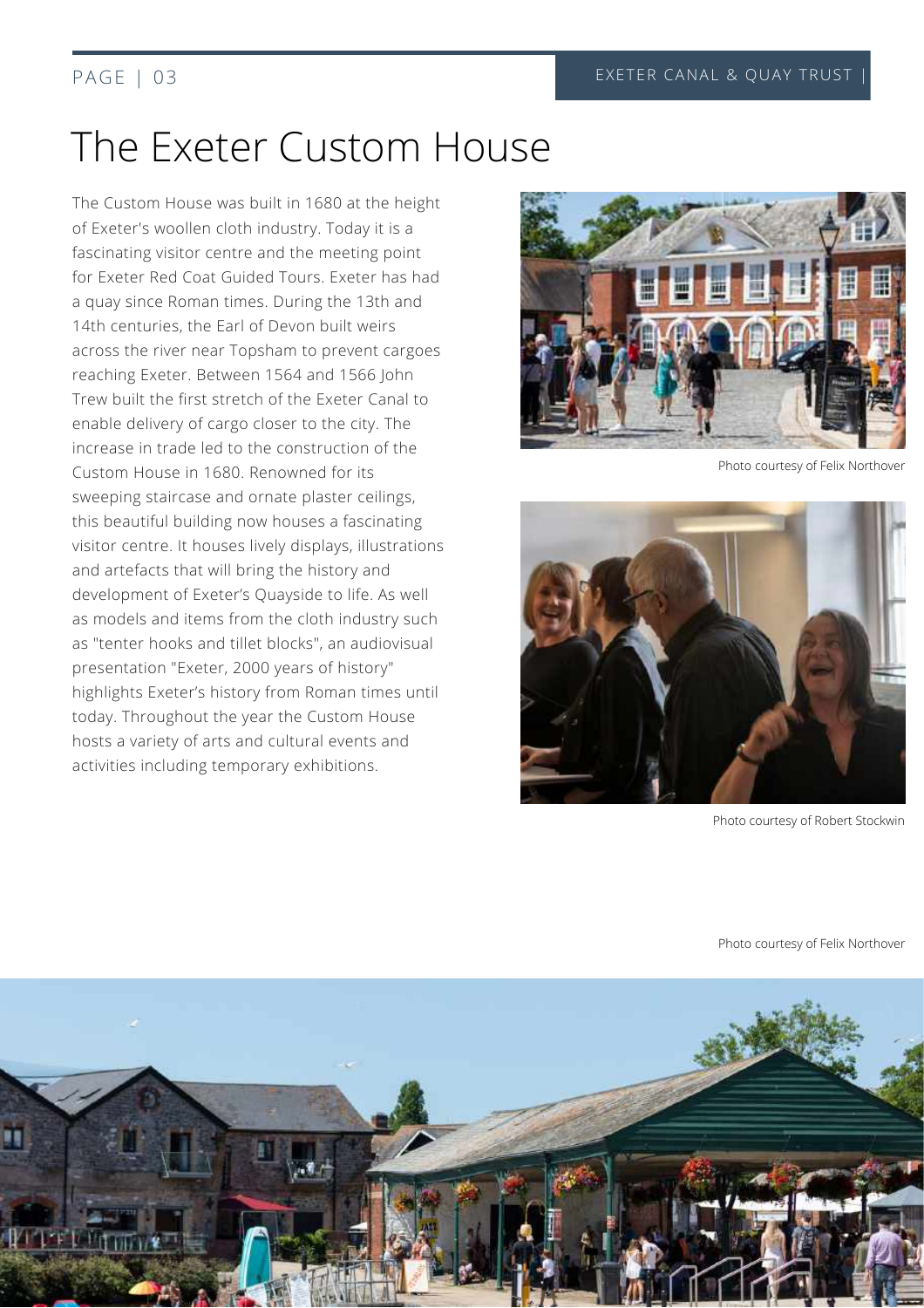

# WHAT ARE WE LOOKING FOR?

We are looking for two cultural partners to each commit to developing a 3 year programme of activity at the Custom House from 1st April 2023 - 31st March 2026. Both partners will be integral to the development of the building and how it continues its success as a creative space. Activity must resonate with the building, its cultural heritage and that of the wider Quayside area and we would encourage collaboration between the two partners further down the line if that were appropriate. A substantial visioning process has taken place over the last 2 years, commissioned by ECQT. There is a clear desire to continue developing the Custom House as a space for creative practice and as a flagship building on the Quayside. Ultimately, we want to ensure that the vibrant atmosphere in the area thrives and continues to grow. The Custom House is an incredible space but not without its issues in terms of attracting visitors (there is often uncertainty about what the building is). It is important applicants to this programme view this as the next step in establishing the Custom House as a place where people come to expect cultural activity that is accessible to all. ECQT is in the process of creating a new website for the Custom House which will help build its profile and we are also implementing a range of changes to help build awareness, increase the building's accessibility and ensure it is fit for purpose

**Partner 1 (Literature)** - It has been a key priority to develop the Custom House as a literature hub since 2019 and, as such, one partner must specialise in this field. They will be expected to build on and deliver the established, successful Quay Words programme, a comprehensive literary programme exploring stories and writing developed with ECQT by Literature Works. At present, this work is delivered in three Seasons annually and currently includes Writers in Residence, author events, training and professional development and a young people's programme. It is an important building block for the city given Exeter's designation as a UNESCO City of Literature. However this should not be regarded as a template and we would be interested in seeing any innovative ideas moving forward.

Photo courtesty of Phoebe Cummings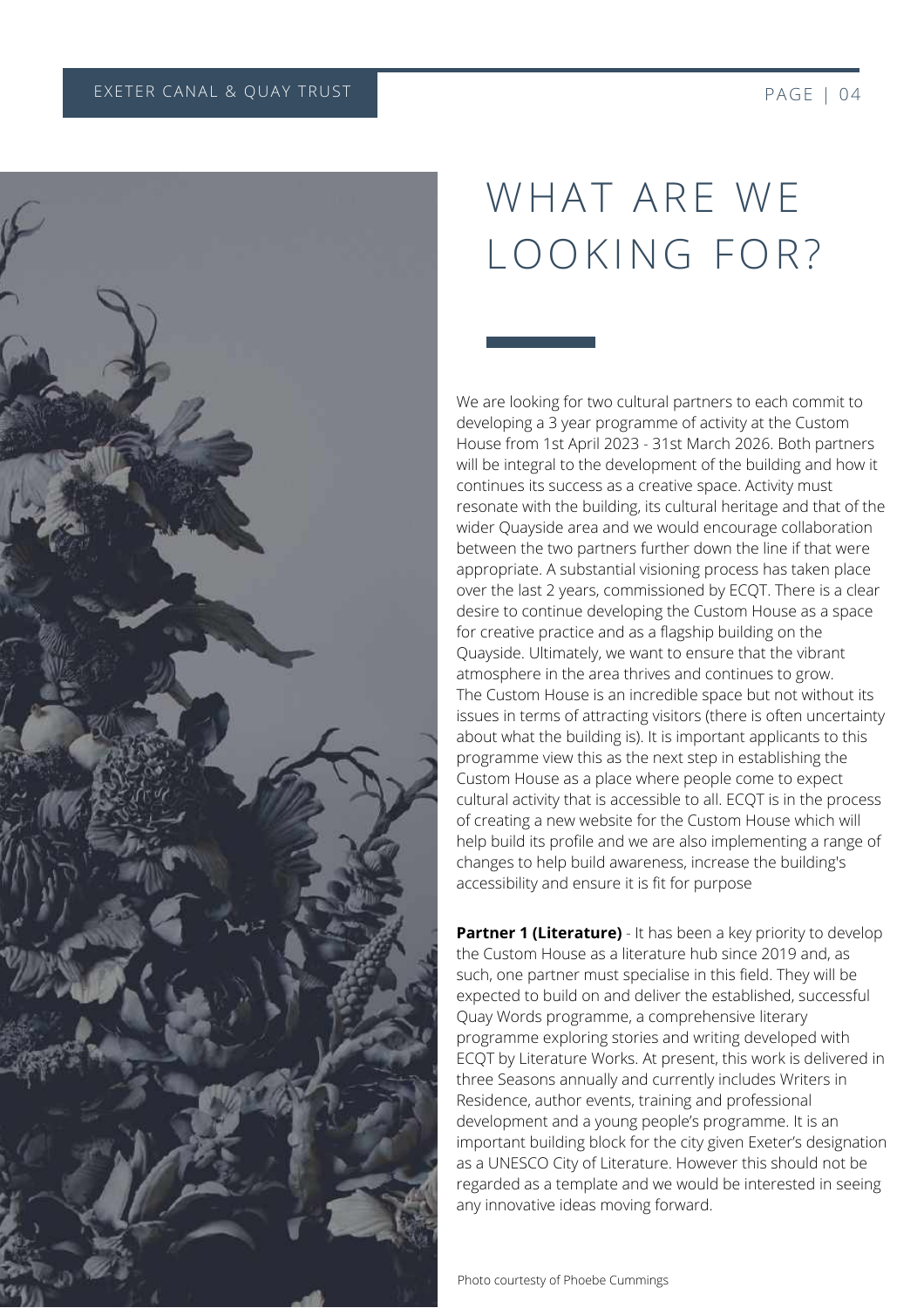**Partner 2 (Open)** - There are no restrictions on art forms for this partner. Previous work has been along the lines of visual arts, crafts and environmental arts which could be interesting to build on, or there could be something entirely new. Bear in mind the Custom House is a listed building so this brings with it a realm of fascinating historical context but also some limitations in terms of the physical spaces.

Prior to submitting your application, we would urge you to visit the Custom House to understand both the possibilities and limitations that stem from the use of this historic building.You are very welcome to visit the Custom House independently which is open daily 10-5pm. Alternatively , if you email ECQT's Project Coordinator, Anna Gilroy on [info@annagilroy.co.uk](mailto:info@annagilroy.co.uk), she will be happy to meet you and show you the space - please note Anna is not based at the Custom House every day so please do make an appointment.





Photos courtesy of Felix Northover

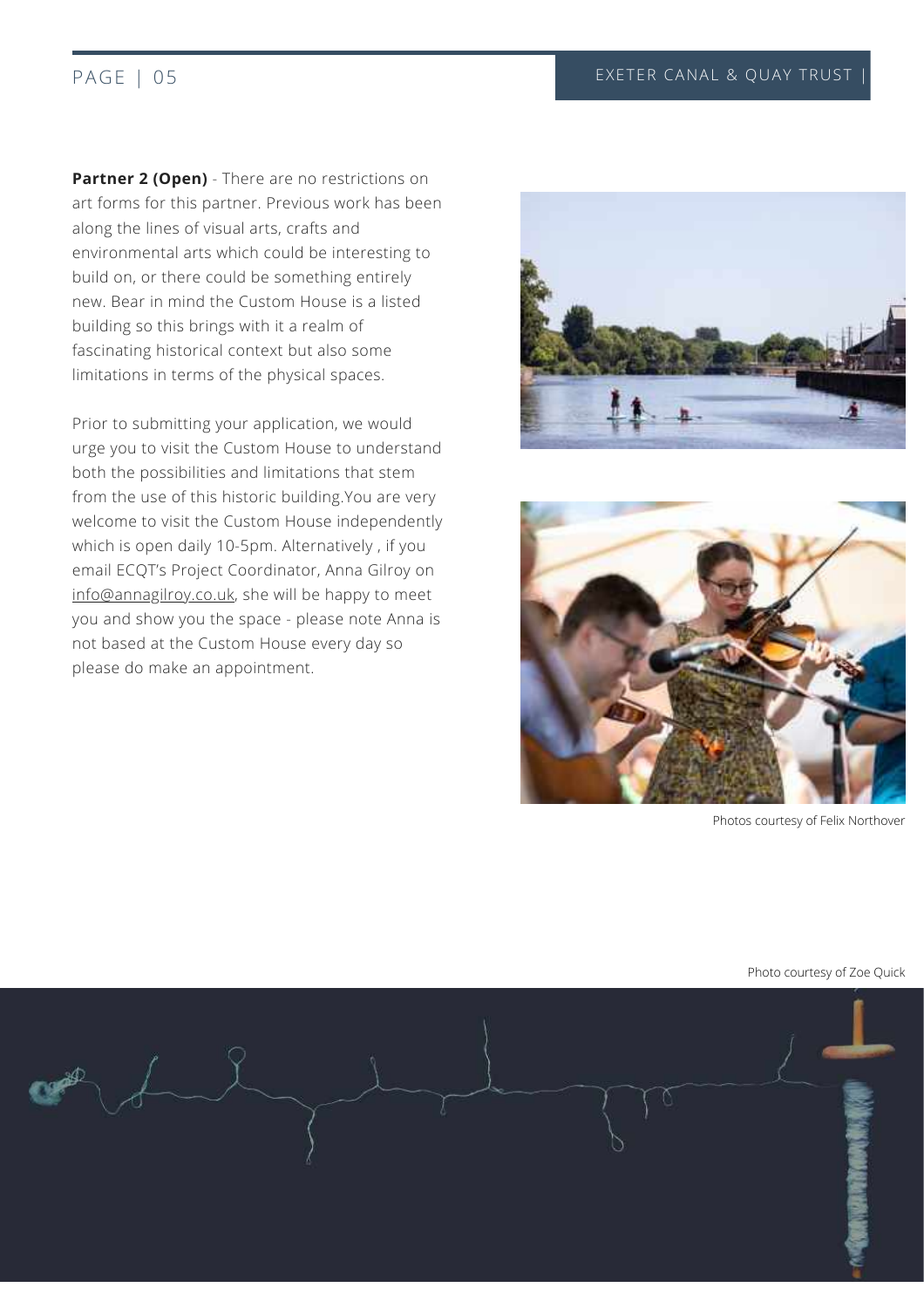

## THE DETAIL

- We are not accepting applications from individuals artists may choose to collaborate with others for the purpose of this application, however there must be one central organisation acting as the lead and who will receive the funds
- Partnership agreements will be signed upon appointment outlining responsibilities on both sides - these will be reviewed annually.
- The budget for each partner per year is capped at £25,000 (inclusive of VAT). Once the organisations are selected, we will work out the costs with you and agree a schedule for invoices. Consideration should be given as to how you might optimise this budget through incremental funding such as additional grants or ticket sales*.*
- We do not expect activity to take place all year round dates will be set upon appointment though there is some flexibility to amend these as we go through the year. As a benchmark, we would expect you to have activity taking place 3-4 months of the year though how this manifests itself may well depend on the art form.
- Please be aware that we will fund an external evaluator to review the work from the outset.
- We have a Service Level Agreement with Exeter City Council to manage the day to day running of the Custom House. You will work closely with this team and report to the Project Co-ordinator of ECQT. At present we hold monthly operations meetings between the cultural partners, ECC and ECQT and it is anticipated these will continue. Be aware that whilst the partners have priority in terms of booking spaces, other events also happen in the building so these dates need to be set as far in advance as possible. There is a small, but extremely capable team at the Custom House but partners will be expected to manage their activity and events with support where appropriate.
- All bids will be appraised and decided by the Trustees of ECQT.

Photo courtesy of Visit Exeter